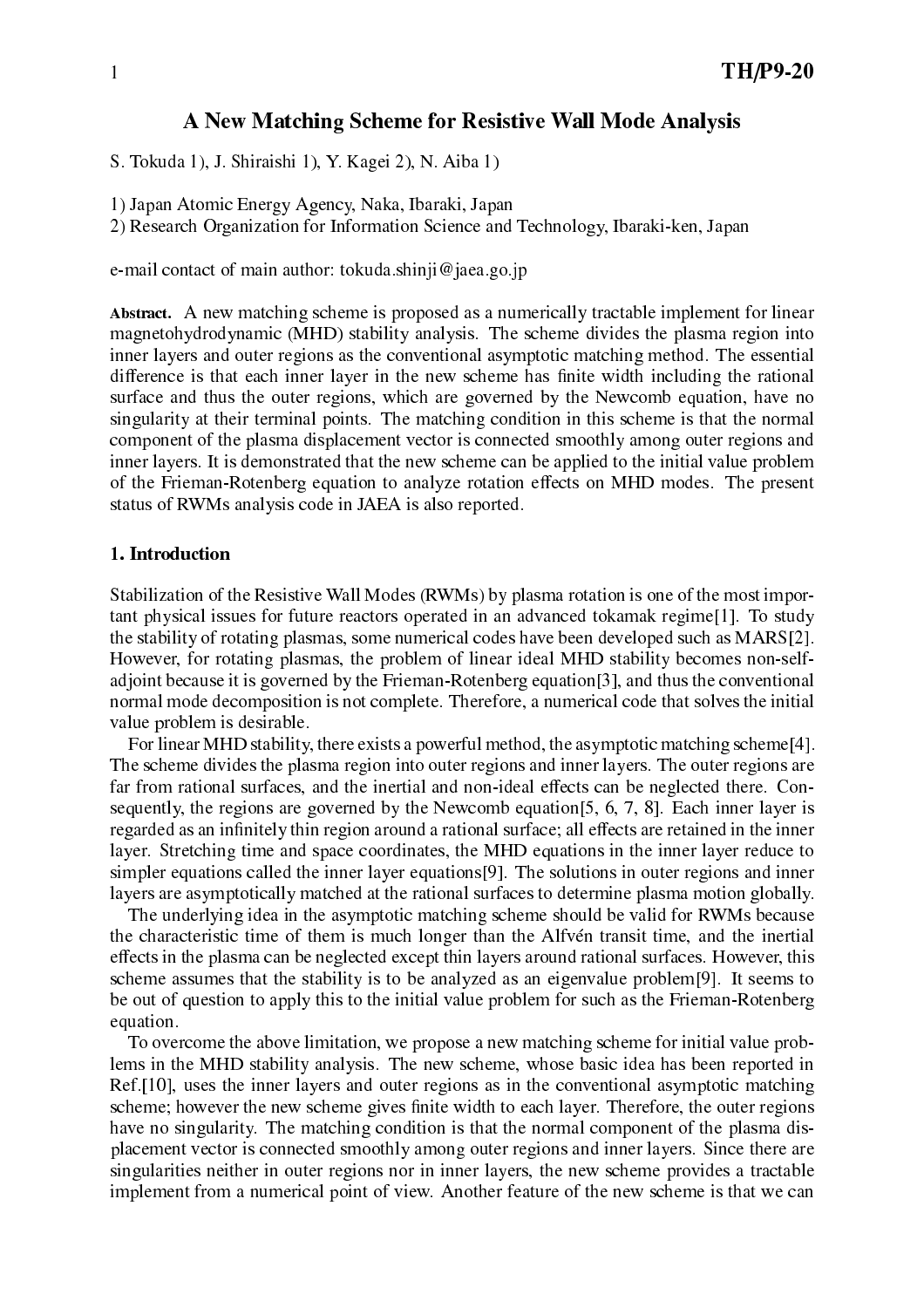flexibly change the physical model governing inner layers and get insight into the effects of the new physi
s on MHD modes.

This paper comprises two parts. We propose in Sec. 2 the new matching scheme for the initial This paper omprises two parts. We propose in Se
.2 the new mat
hing s
heme for the initial value problem of the Frieman-Rotenberg equation to study rotation effects on MHD modes. In Sec.3, we report the present status of developing the RWMs analysis code in a tokamak on- guration in JAEA, and summary is given in Section 1, and summary is given in Section 1, and summary is give

## 2. A new mat
hing s
heme for linear MHD stability of rotating plasmas

# 2.1. Full implicit form of Frieman-Rotenberg equation

We assume that the plasma obeys the ideal MHD model. Introducing the Lagrange displacement

$$
\tilde{\mathbf{v}} = \partial_t \xi + \mathbf{v} \cdot \nabla \xi - \xi \nabla \mathbf{v},
$$

where  $\mathbf{v}(res. \mathbf{\tilde{v}})$  is the equilibrium (*res.* perturbation) of flow, and assuming appropriate initial conditions, the linearized MHD equation can be cast into the Frieman-Rotenberg equation<sup>[3]</sup>

$$
\rho \partial_t^2 \xi + 2\rho \mathbf{v} \cdot \nabla \partial_t \xi = \mathbf{F}[\xi],\tag{1}
$$

where  $F[\xi]$  is the force operator generalized to include the rotation effect

$$
\mathbf{F}[\xi] = \mathbf{F}_s[\xi] + \nabla \cdot [\rho \xi(\mathbf{v} \cdot \nabla)\mathbf{v} - \rho \mathbf{v}(\mathbf{v} \cdot \nabla)\xi],\tag{2}
$$

and  $\mathbf{F}_s$  is the static part of the force operator

$$
\mathbf{F}_s[\xi] = \nabla[\xi \cdot \nabla p + \Gamma p \nabla \cdot \xi] + \text{rot}\mathbf{Q} \times \mathbf{B} + \mathbf{j} \times \mathbf{Q}.
$$
 (3)

eld and mass density, p the pressure, B the mangiorer density into and density in and equilibrium, and a complete magnetic matrix  $\mathbf{q}$  is the perturb

$$
\mathbf{Q} = \text{rot}(\xi \times \mathbf{B}).\tag{4}
$$

The operator **F** is self-adjoint, but  $\rho v \cdot \nabla$  is anti-self-adjoint, and the Frieman-Rotenberg equation constitutes a non-self-adjoint problem. Therefore, the initial value approach is more appropriate to capture the non-exponential modes. From the numerical point of view, we recast Eq.(1) into the Hamilton form

$$
\rho \partial_t \mathbf{\Pi} = \tilde{\mathbf{F}}[\xi] - \rho \mathbf{v} \cdot \nabla \mathbf{\Pi},\tag{5}
$$

$$
\rho \partial_t \xi = -\rho \mathbf{v} \cdot \nabla \xi + \rho \mathbf{\Pi},\tag{6}
$$

where  $\mathbf{H} = \partial_{\xi} + \mathbf{v} + \mathbf{v}\xi$  is the momentum vector, and  $\mathbf{F}[\xi] = \mathbf{F}[\xi] + p\mathbf{v} + \mathbf{v}(\mathbf{v} + \xi)$ . Note that  $\mathbf{F}[\xi]$ does not contain the term  $\rho v \cdot \nabla (v \cdot \xi)$ . We utilize this aspect since this term can be numerically very large when studying the stability of rotating plasmas. To study the slowly growing modes such as RW Ms, we should execute a long time calculation, for example,  $t \sim 10^7 \tau_a$ , where  $\tau_a$  is the Alfvén transit time. Therefore, the full implicit scheme is applied to make the time step  $\Delta t$ sufficiently large, and  $E(s)$  and  $(6)$  are reduced to

$$
\rho \mathbf{\Pi}^{n+1} + (\Delta t) \rho \mathbf{v} \cdot \nabla \mathbf{\Pi}^{n+1} - (\Delta t) \tilde{\mathbf{F}} [\xi^{n+1}] = -\rho \mathbf{\Pi}^n, \tag{7}
$$

$$
\rho \xi^{n+1} + (\Delta t) \rho \mathbf{v} \cdot \nabla \xi^{n+1} - (\Delta t) \rho \mathbf{\Pi}^{n+1} = \rho \xi^n.
$$
 (8)

The solution is al
ulated by invoking the weak form to use the -nite element method.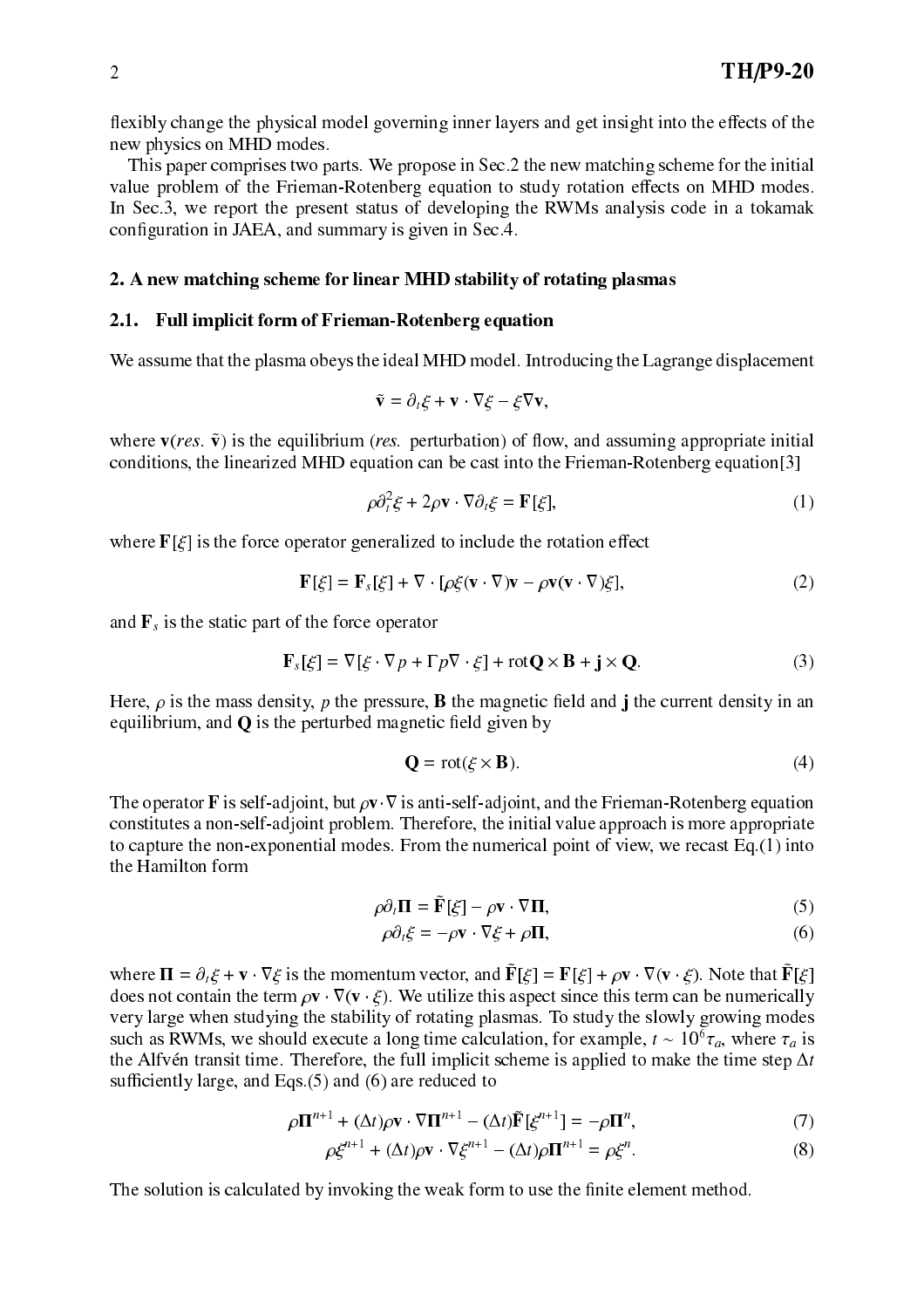## 2.2. Matching condition among an inner layer and outer regions

For simplicity, we consider a one-dimensional problem in the cylindrical coordinate system  $(r, \theta, z)$  with  $0 \le r \le 1$ , and assume that  $\xi$ ,  $\Pi \propto \exp(im\theta - ikz)$ , where m is the poloidal mode number of the MHD mode. We -rst solve the initial value problem of Frieman-Rotenberg equation in the inner layer  $r \in [r_L, r_R]$ . Let  $r\xi_{in,L}$  be the solution to the homogeneous equation of Eqs.(7) and (8),

$$
\rho \mathbf{\Pi} + (\Delta t) \rho \mathbf{v} \cdot \nabla \mathbf{\Pi} - (\Delta t) \mathbf{F}[\xi] = 0,
$$
\n(9)

$$
\rho \xi + (\Delta t) \rho \mathbf{v} \cdot \nabla \xi - (\Delta t) \rho \mathbf{\Pi} = 0. \tag{10}
$$

with inhomogeneous boundary condition

$$
r_L \xi_r(r_L) = 1, \ r_R \xi_r(r_R) = 0. \tag{11}
$$

Similarly, let  $r \xi_{in,R}(r)$  be the solution to Eqs.(9) and (10) under the boundary condition

$$
r_L \xi_r(r_L) = 0, \ r_R \xi_r(r_R) = 1. \tag{12}
$$

We also solve the inhomogeneous equations, Eqs. (7) and (8), with homogeneous boundary ondition

$$
r_L \xi_r(r_L) = 0, \ r_R \xi_r(r_R) = 0. \tag{13}
$$

This solution depends on time, and we write as  $r_{\xi_m}$  (r). Using these solutions, the general solution to Eqs. $(7)$  and  $(8)$  can be written as

$$
\xi^{n+1}(r) = c_L^{n+1} \xi_{in,L}(r) + c_R^{n+1} \xi_{in,R}(r) + \xi_{in}^{n+1}(r), \tag{14}
$$

where  $c_n^+$  (  $p = L, K$ ) will be determined by the matching condition.

next we so the New Solve the New September,

<sup>p</sup>

$$
\mathbf{F}_s[\xi] = 0,\tag{15}
$$

in the outer regions,  $[0, r_L]$  and  $[r_R, 1]$ . Note that we neglect the dynamic term in the force operator. Let  $r \xi_{out,L}$  be the solution in  $r \in [0, r<sub>L</sub>]$  with the boundary condition

$$
r_L \xi_r(r_L) = 1. \tag{16}
$$

Similarly, let  $r\xi_{out,R}$  be the solution to Eq.(15) in  $r \in [r_R, 1]$  under the boundary condition

$$
r_R \xi_r(r_R) = 1, \ \xi_r(1) = 0. \tag{17}
$$

Then, the solution in the outer regions can be written as

$$
\xi_L(r,t) = c_L(t)\xi_{out,L}(r),\tag{18}
$$

and

$$
\xi_R(r,t) = c_R(t)\xi_{out,R}(r). \tag{19}
$$

The matching condition is that  $\xi_r(r)$  is continuous and smooth at  $r = r_L$  and  $r = r_R$ . From the above formalism the ontinuity ondition is automati
ally satis-ed at ea
h mat
hing point. The smoothness condition yields an algebraic equations for  $c_p$  ( $p = L, R$ )

$$
A \begin{pmatrix} c_{L}^{n+1} \\ c_{R}^{n+1} \end{pmatrix} = \begin{pmatrix} (\xi_{in}^{n+1})'(r_{L}) \\ (\xi_{in}^{n+1})'(r_{R}) \end{pmatrix},
$$
(20)

where

$$
A = \begin{pmatrix} \xi'_{out,L}(r_L) - \xi'_{in,L}(r_L) & -\xi'_{in,R}(r_L) \\ -\xi'_{in,L}(r_R) & \xi'_{out,R}(r_R) - \xi'_{in,R}(r_R) \end{pmatrix},
$$
(21)

which can be easily inverted (  $=$   $a/ar$ ). The matrix A is independent of time, and therefore, only the right-hand side of Eq. $(20)$  should be updated for each time step.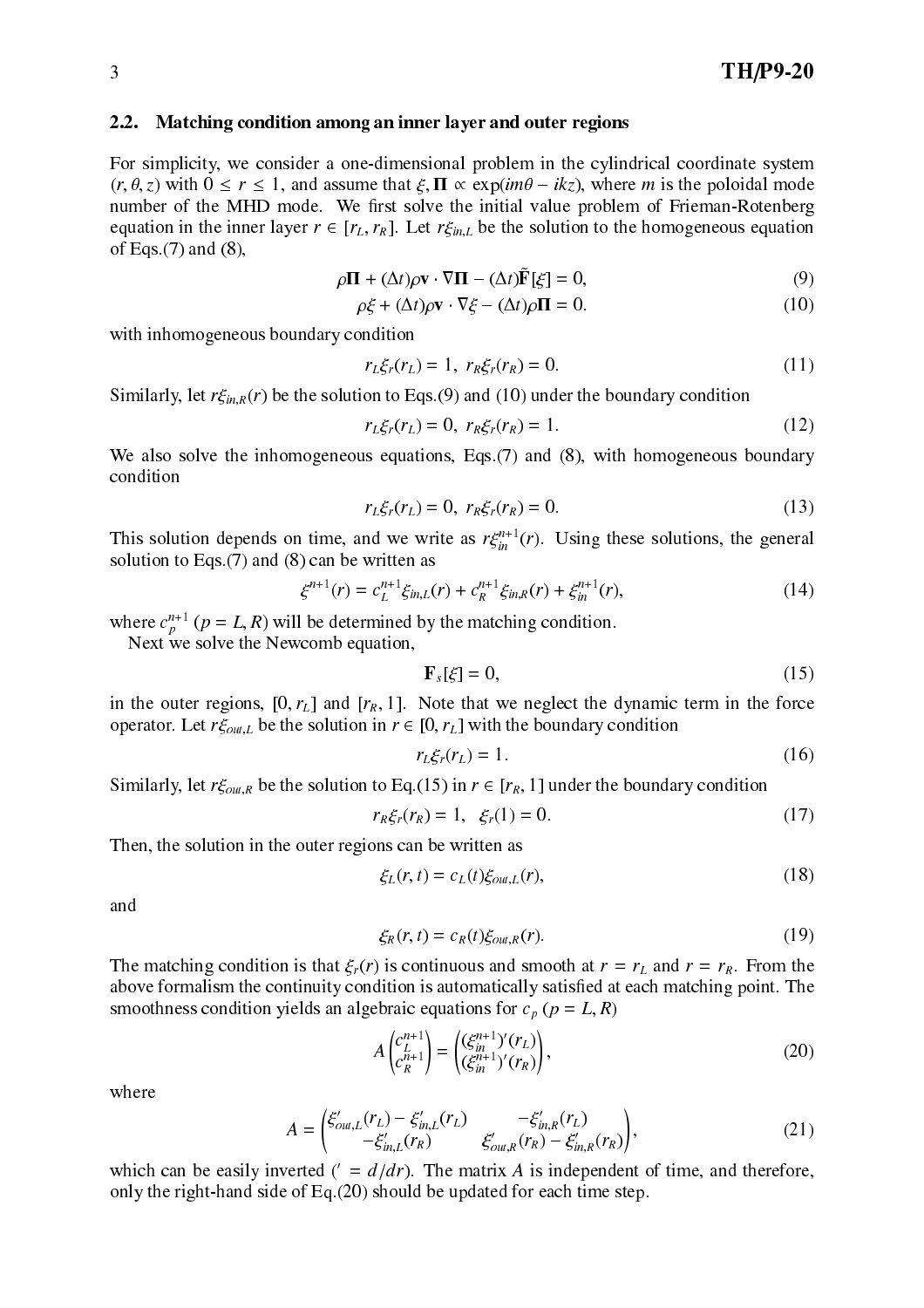

FIG. 1. (Left)Structure of  $m = 1$  internal kink mode including poloidal rigid rotation. The safety factor FIG. 1. (Left)Stru
ture of m <sup>=</sup> <sup>1</sup> internal kink mode in
luding poloidal rigid rotation. The safety fa
tor projus is superimposed. The is set at results is defined at r and the inner layer is set as required the  $\mu$ The matched solution of the present scheme agrees well with the global one; (Right) Comparison of growth rates of  $m = 1$  internal kink mode.

# 2.3. Appli
ation to m=1 internal mode with plasma rotation

We study the  $m = 1$  internal mode to show the effectiveness of the new matching scheme. Application to external modes requires the matching condition at the plasma surface that the normal omponent of the magneti -eld is ontinuous, and an be easily implemented. The following examples are calculated with a line mesh size of TO  $\,$  for a plasma column with its length  $R_0 = 3.0$  and  $\Delta t = 0.1 \omega_a$  ( $\omega_a$ : the Alfvén frequency at the plasma surface). Figure 1 shows the present scheme applied to  $m = 1$  internal kink mode with  $n = 1$  ( $n = kR_0$ ). The safety fa
tor pro-le is superimposed. The <sup>q</sup> <sup>=</sup> 1 surfa
e is lo
ated at <sup>r</sup> <sup>=</sup> 0:4; the mat
hing points are r<sub>L</sub> = 0:3 and rR = 0:5. In this this case, we assume that the poloidal rotation is rigid as v  $\mu$  = r = r, and r that the rotation is Alfv ´eni
, <sup>=</sup> 0:076 (v is <sup>a</sup> few % of Alfv ´en speed).

The left part of Fig. 1 shows that the matched solution agrees well with the global solution [here, the term "global" indicates the solution obtained by solving the Frieman-Rotenberg equation in the whole region  $r \in (0, 1)$ , and capture the  $m = 1$  kink mode structure. The right part of Fig. 1 indi
ates the growth rates of the both solutions are very lose.

Figure 2 shows the relative error of the matched solution against inner layer width  $\Delta r$ . As is expe
ted, the error redu
es as r gets large. This -gure also indi
ates that even for large poloidal rotation (a few % of Alfvén speed), the sufficient width of the inner layer is  $\Delta r \sim 0.2$ . These results demonstrate the effectiveness of the present scheme. The initial value problem of the Frieman-Rotenberg equation can be solved only in the inner layer, resulting in substantial save of the CPU time.

### 3. Development of RWM analysis ode for a tokamak on-guration

#### $3.1.$ Application of two-dimensional Newcomb equation for RWM analysis

We have developed a two-dimensional code for RWMs analysis assuming no rotation. In this case, the electro-magnetic interaction between plasma and resistive wall is described by the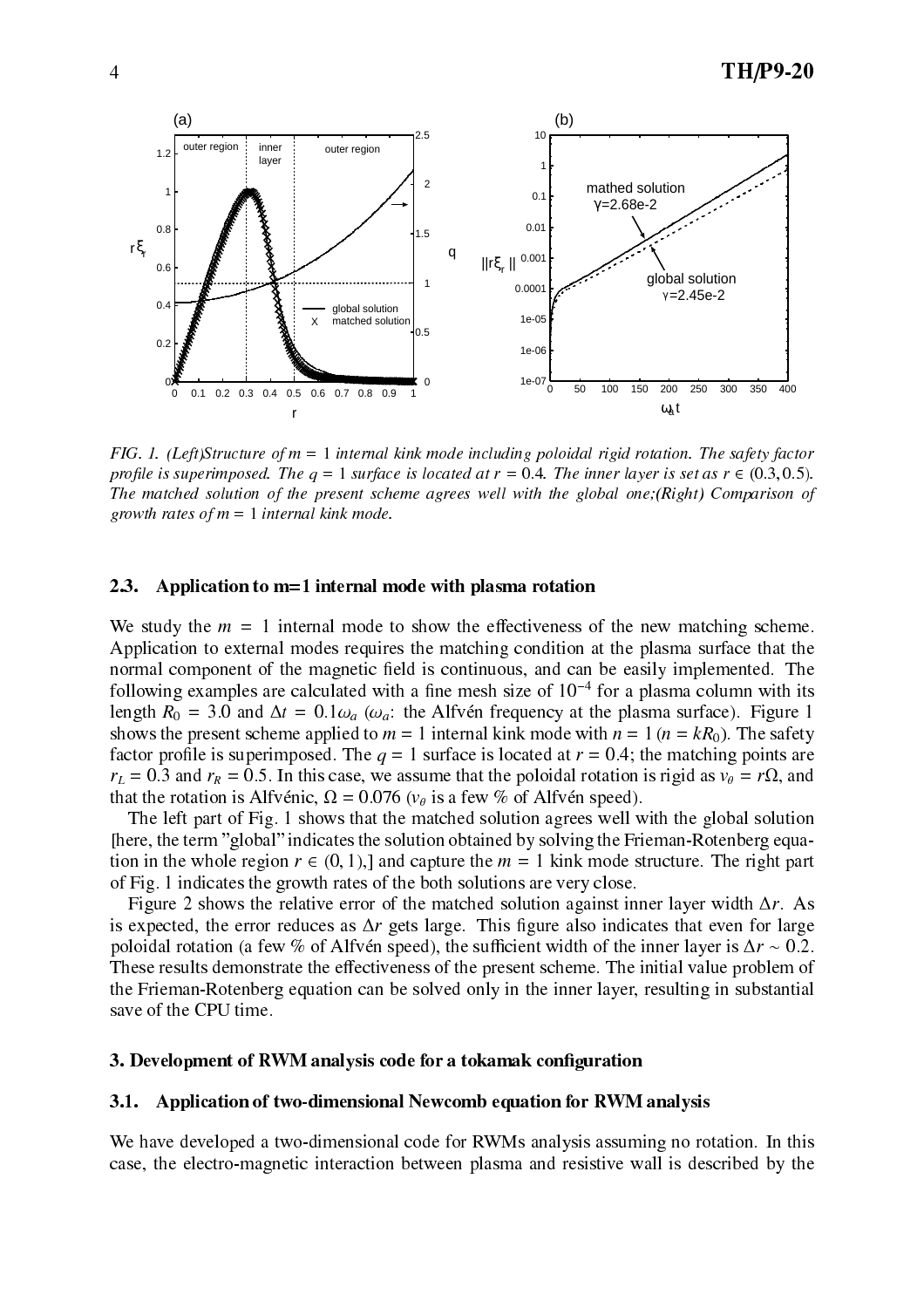

FIG. 2. Relative error of the matched solution to the global solution against rotation speed. Even for large plasma rotation (a few  $%$  of Alfvén speed), the error is in the order of several  $%$ .

extended energy principle[11]

$$
\delta W = \delta W_p + \delta W_{IV} + \delta W_{OV} + D_W, \qquad (22)
$$

where  $\delta W_p$  is the change of potential energy in the plasma region,  $\delta W_{IV}$  the perturbed vacuum energy between the plasma surface and the resistive wall,  $\delta W_{OV}$  the perturbed vacuum energy outside the resistive wall, and  $D<sub>W</sub>$  is the energy dissipation inside the resistive wall. The plasma potential energy an be evaluated by the normal omponents of the displa
ement ve
tor at the plasma surface via the property of the Newcomb equation [12]. By using this property, we have adapted the MARG2D code<sup>[8]</sup>, which solves the two-dimensional Newcomb equation, for RWMs analysis.

# 3.2. Ben
hmark against NMA (Normal Mode Approa
h) ode

The codes for both vacuum regions and resistive wall dynamics have been combined with MARG2D into a ode RWMaC (Resistive Wall Mode analysis Code). To verify RWMaC, we have benchmarked it with the NMA (Normal Mode Approach) code<sup>[11]</sup>, which has the same theoreti
al foundation. In ben
hmarking we use an analyti equilibrium (so alled Solov'ev equilibrium), shown in Fig. 3, to remove the error stemming from numerical equilibria. Figure 4 shows the eigenfunctions inside the plasma and the eddy current pattern induced by unstable RWM for this equilibrium. The eddy urrent pattern, lo
alizing near the weak -eld side, is similar to one indu
ed by the unstable external kink modes.

We have benchmarked RWMaC with NMA by studying the growth rate of RWM by changing the position of the resistive wall. Figure 5 shows how the growth rate depends on the wall position. When the wall is sufficiently close to the plasma surface to stabilize the ideal external kink mode deeply, the both results agree quite well. When the wall approa
hes to the marginal position, the growth rate of RWM tends to diverge for both odes. This divergen
e property has been theoretically studied [13]. To study this aspect, we plot the inverse of the growth rate vs. the wall position. The eights that is divergence that a well shows the eighth  $\alpha$ property. Consequently, it an be on
luded that RWMaC has been veri-ed.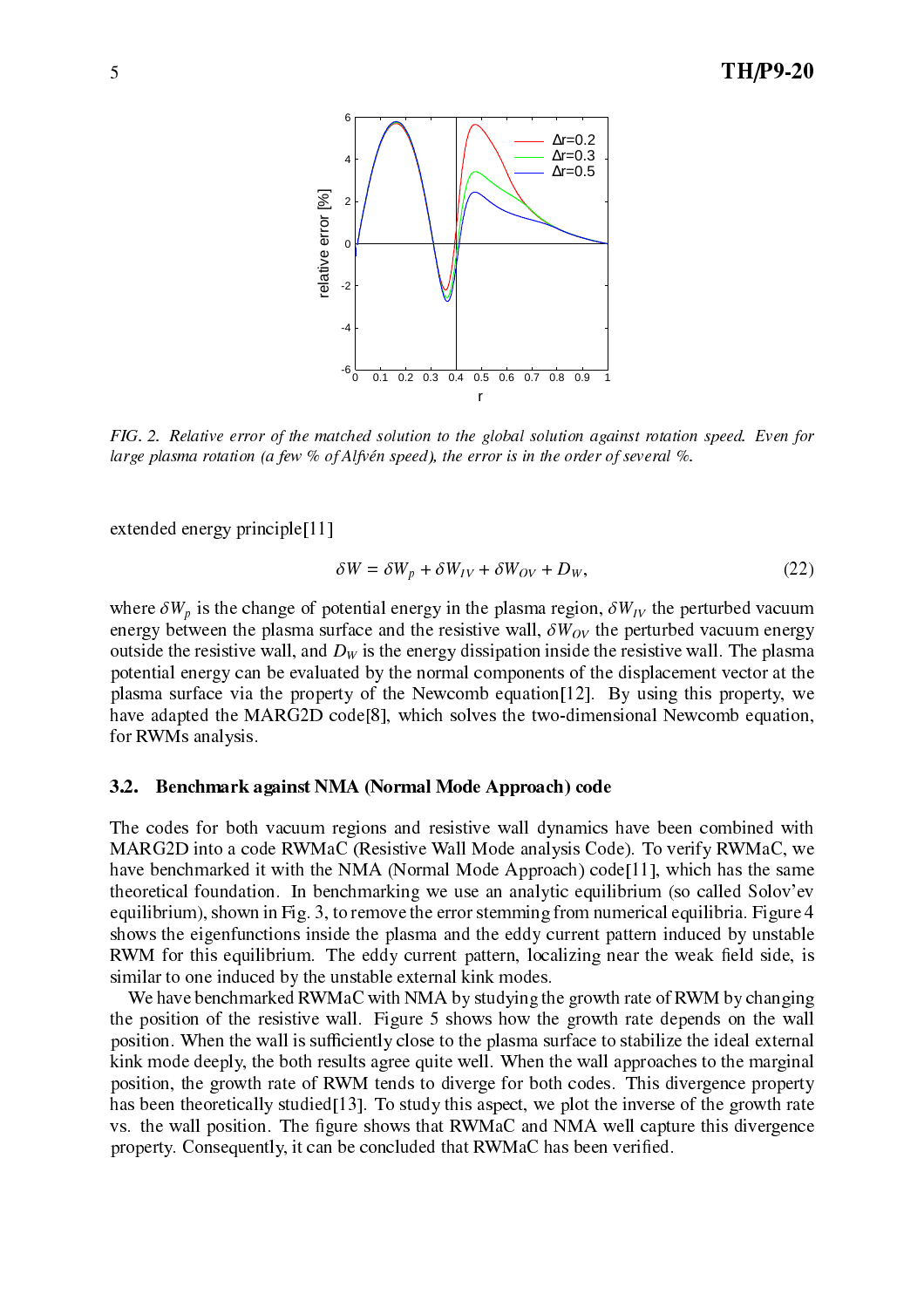

FIG. 3. (Left)Contour of magnetic flux for benchmarked Solov'ev equilibrium; (Right)The pressure and safety fa
tor pro-les



FIG. 4. (Left) Structures of eigenfunctions inside the plasma. The m=5,6 poloidal harmonics are dominant; (Right) Eddy current pattern on the resistive wall induced by unstable RWM. The current localizes at the weak press side, side, with the end and the external distribution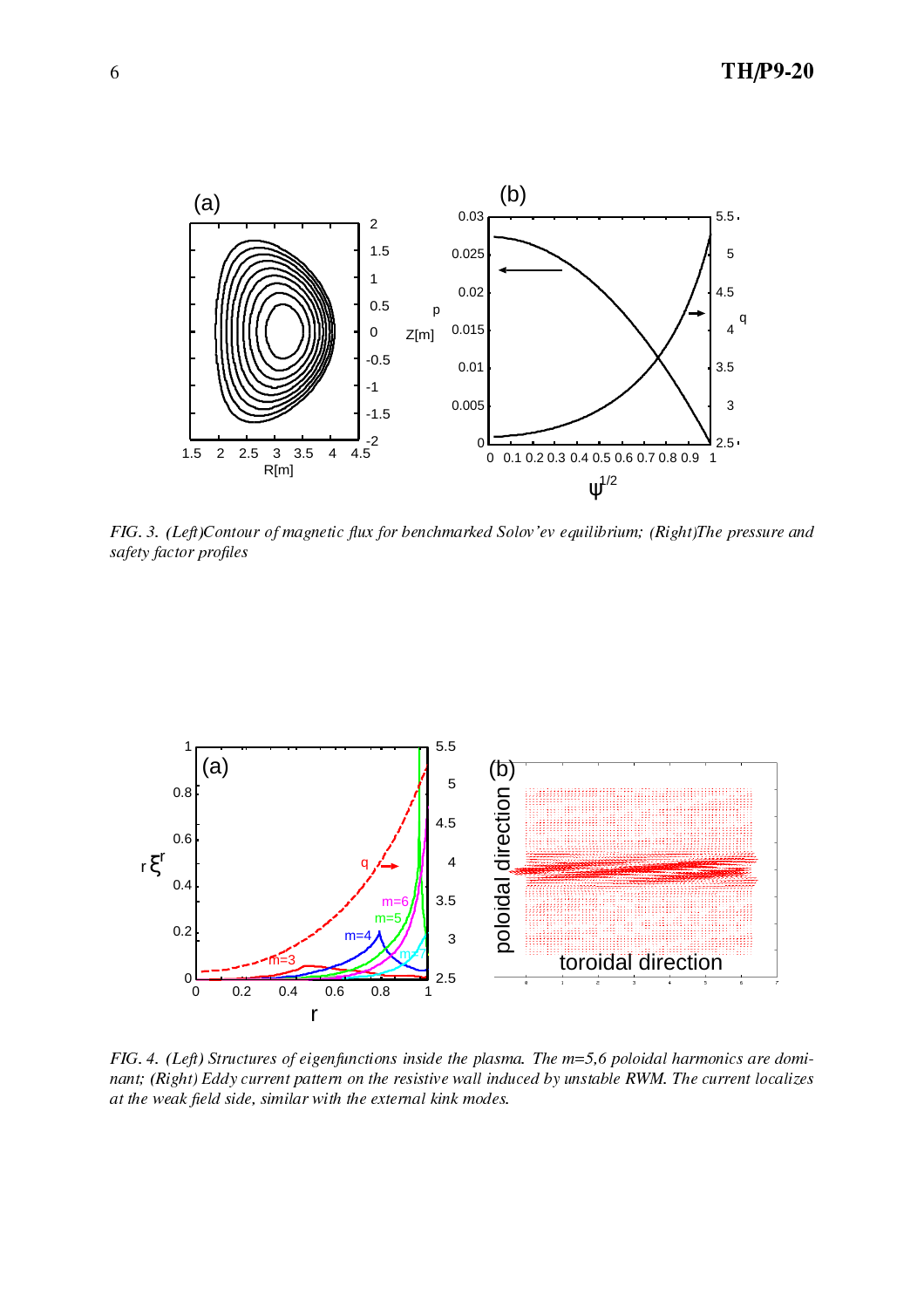

FIG. 5. (Left) The RWM growth rate vs. the wall position. When the wall is sufficiently close to the plasma surfa
e to stabilize the ideal external kink mode deeply, the both results agree quite well. (Right) Inverse of the growth rate vs. the wall position. RWMaC and NMA capture the divergence property of the growth rate when approaching the marginal wall position.

## 4. Summary

To study the rotation effects on RWM stability, we have proposed a new matching scheme. The new scheme evades some obstacles in MHD stability analysis: for non-self-adjointness due to rotation, we take initial value approach, and for singular property of Newcomb equation we use inner layers with - nite with - nite with - nite with - nite with - nite with - nite with - nite with - nite w present s
heme. It is expe
ted that CPU time will be substantially saved when the new s
heme is applied to the two-dimensional tokamak on-guration. For the two-dimensional ode, we have developed a RWM analysis Code RWMaC, whi
h assumes still no rotation. RWMaC has been successfully benchmarked against NMA code, and will implement the proposed matching s
heme in the near future.

## **Acknowledgements**

The authors are grateful to Dr. M.S. Chu at GA for useful discussions and his help in benchmarks with NMA. They also thank Dr. M. Kiku
hi and Dr. H. Minomiya for their support.

## Referen
es

- [1] M. Takechi et al., Phys. Rev. Lett. **98**, 055002 (2007).
- [2] Y.Q. Liu et al., Phys. Plasmas 7, 3681 (2000).
- [3] E. Frieman and M. Rotenberg, Rev. Mod. Phys. 32, 898 (1960).
- [4] H.P. Furth, J. Killeen and M.N. Rosenbluth, Phys. Fluids  $6, 459$  (1963).
- $[5]$  W.A. Newcomb, Ann. Phys.  $(N.Y.)$  10, 232 (1960).
- [6] A. Pletzer and R.L. Dewer, J. Plasma Phys.  $45, 427$  (1991).